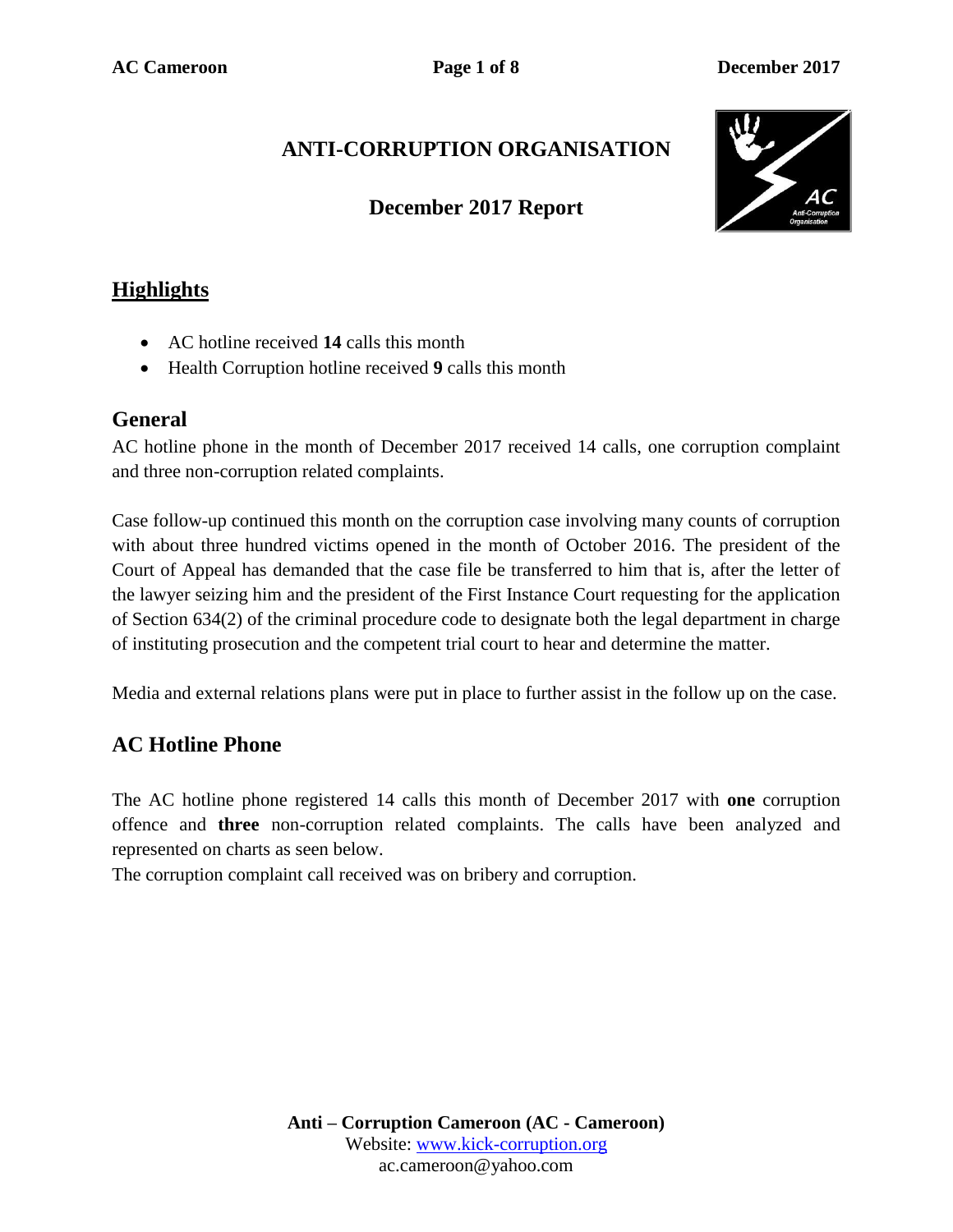

Responsive calls this month represented 79% of calls that came in through the AC hotline phone while 21% of calls were non-responsive.



More calls came in from the non-corruption complaints making up 75% of the calls this month. Corruption complaint represented 25% and no calls were received with any complaints.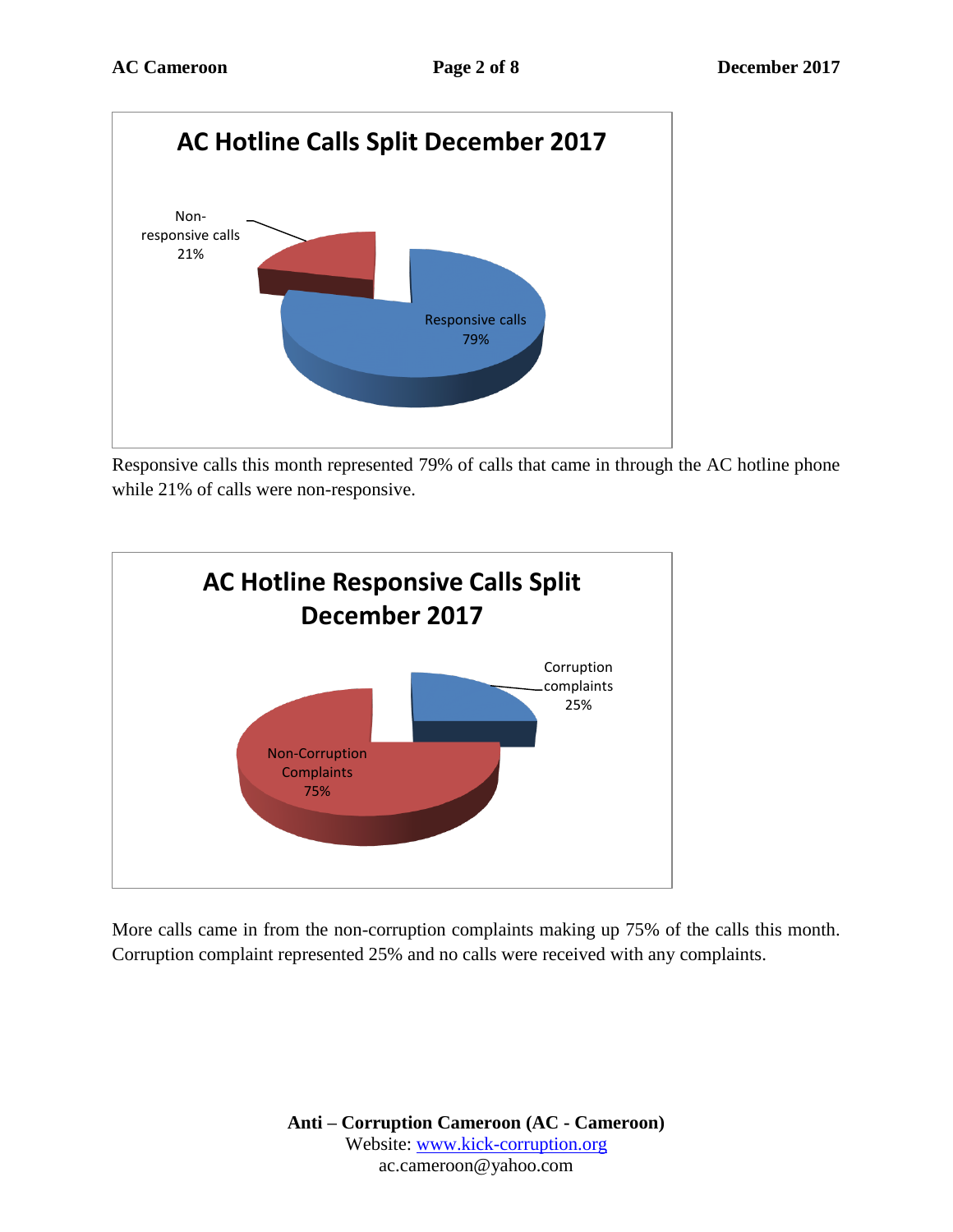

Employment problems and scamming complaints both registered 33% each of non-corruption complaints calls received, while 34% of calls represented private problems.

## **Gender**



75% of participants in calls were the male gender while the female gender made up 25% of callers.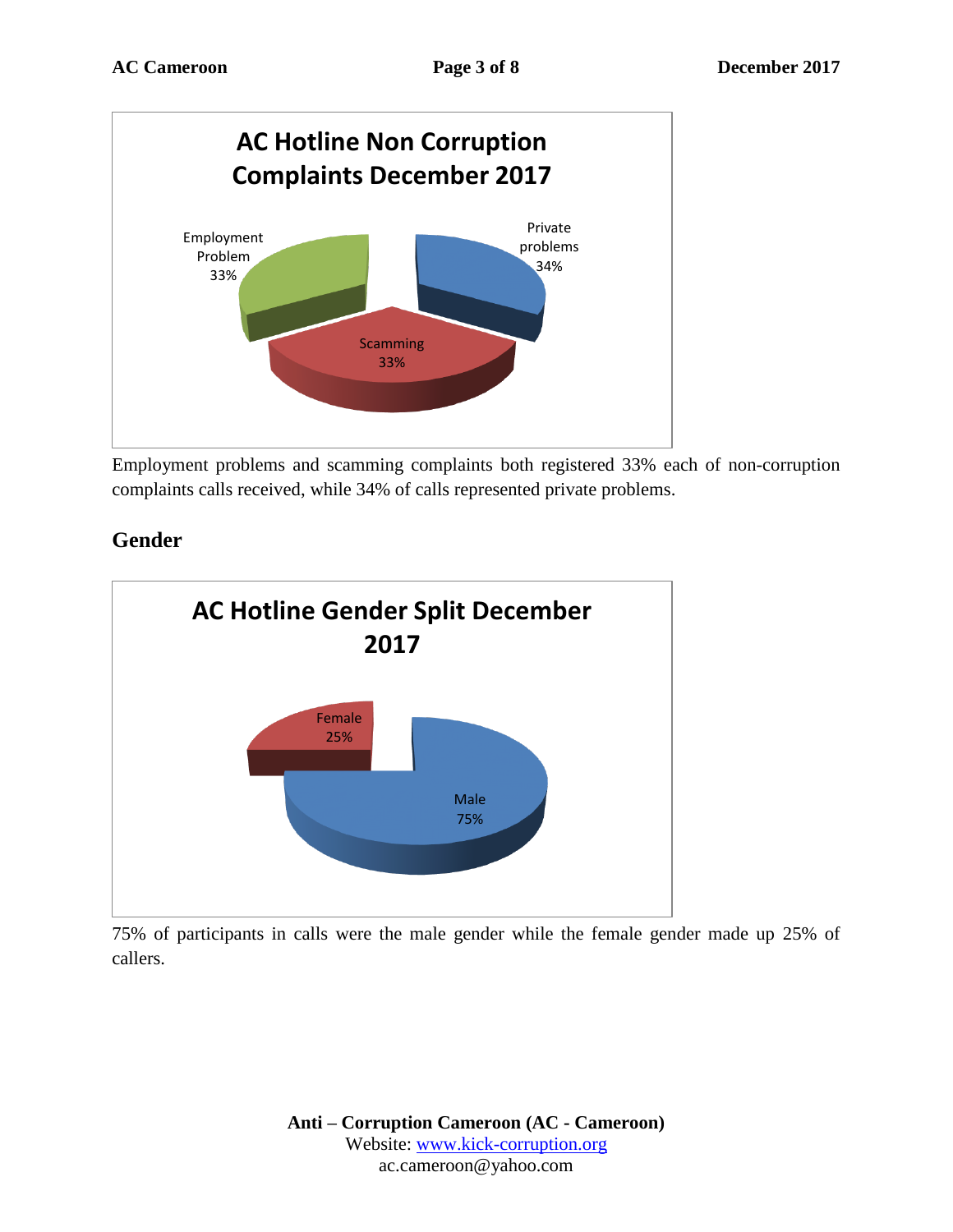## **Age Range of Callers**



The adult age range represented 71% of total callers, followed by the youth age range with 29% this December month of 2017. The elderly age range was not represented.

## **Regional Representation**



The Centre region registered the highest number of callers this month of December representing 50%, followed by the Littoral region with 25%, the East region with 9% of calls. The Far North and North West regions both represented 8% each of calls received.

> **Anti – Corruption Cameroon (AC - Cameroon)** Website: [www.kick-corruption.org](http://www.kick-corruption.org/) ac.cameroon@yahoo.com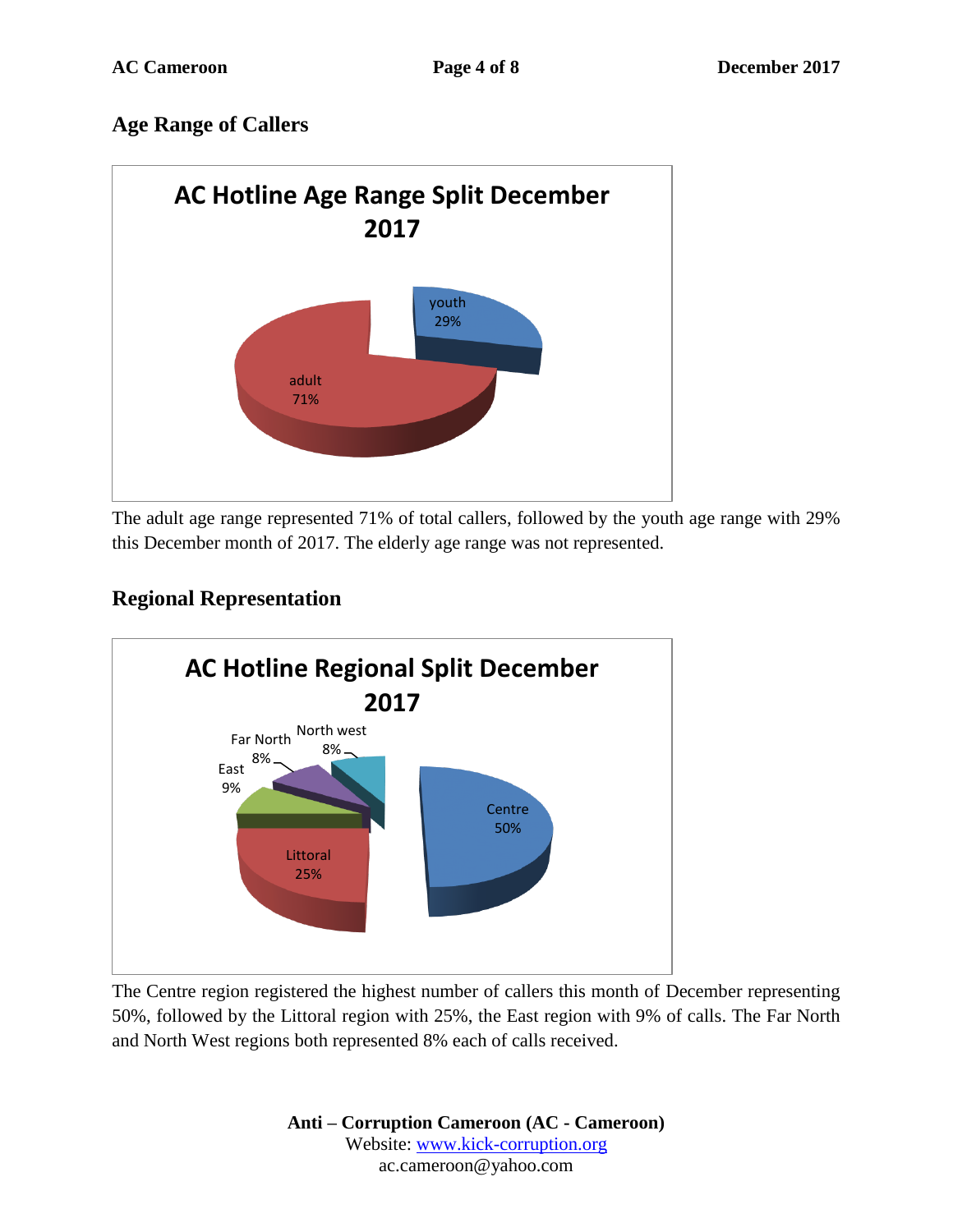#### **Case Follow -up**

Case follow-up continued this month on the corruption case involving many counts of corruption with about three hundred victims opened in the month of October 2016. The president of the Court of Appeal has demanded that the case file be transferred to him that is, after the letter of the lawyer seizing him and the president of the First Instance Court requesting for the application of Section 634(2) of the criminal procedure code to designate both the legal department in charge of instituting prosecution and the competent trial court to hear and determine the matter

Media and external relations plans were put in place to further assist in the follow up on the case.

## **Health Corruption Hotline**

The Health Corruption hotline received a total of 9 calls this month of December 2017 registering no corruption complaint. Data from the calls has been analyzed and represented on charts below.



Responsive calls this month of December 2017 represented 56% of the total calls while nonresponsive were 44%.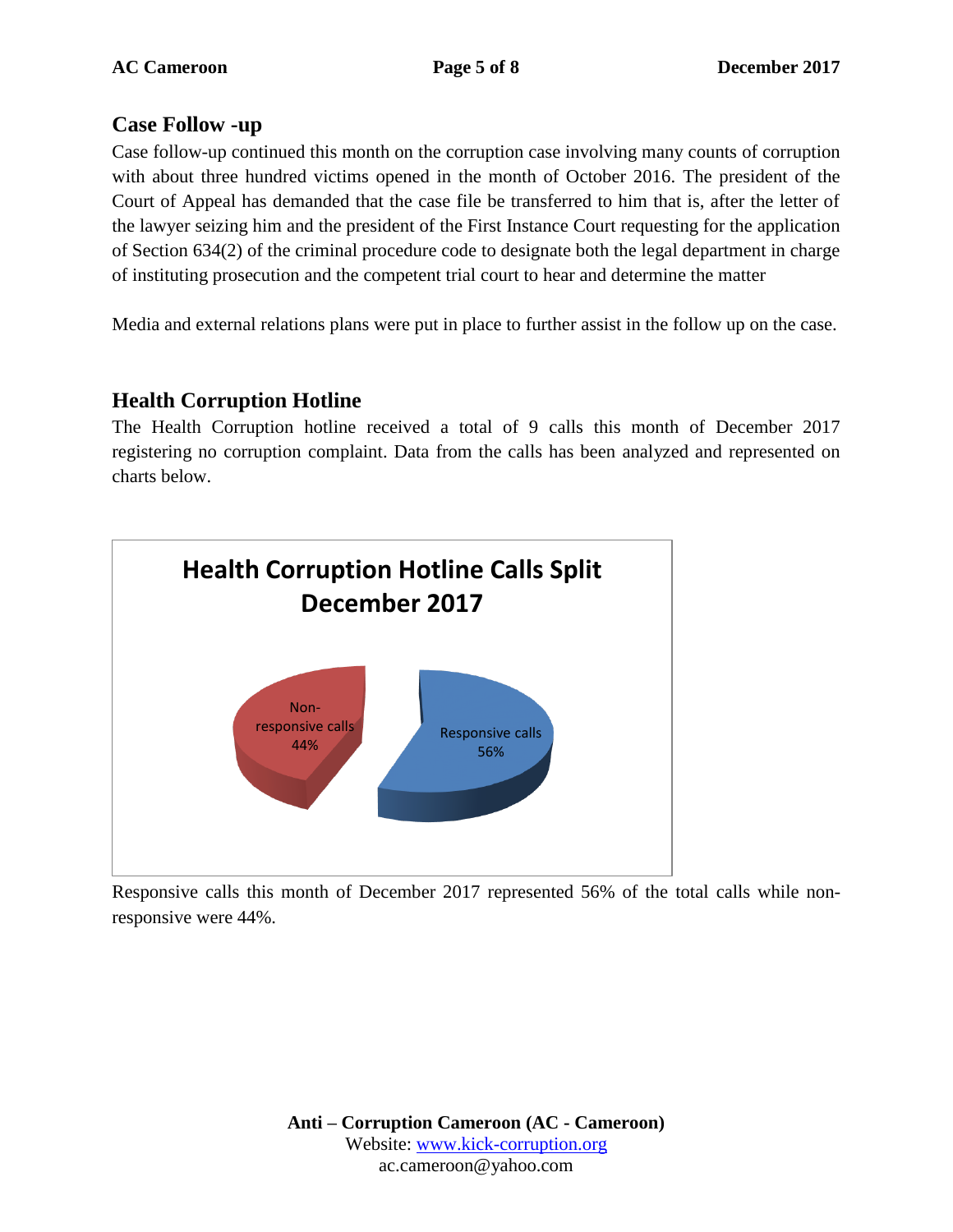## **Gender**



The female gender this month of December 2017 just like the previous month had more callers than the male gender representing 60% of callers, while 40% made up the male gender.

# **Age Range of Callers**



The adult age range represented 60% of callers while the youth age range represented 40% of the calls received in December month 2017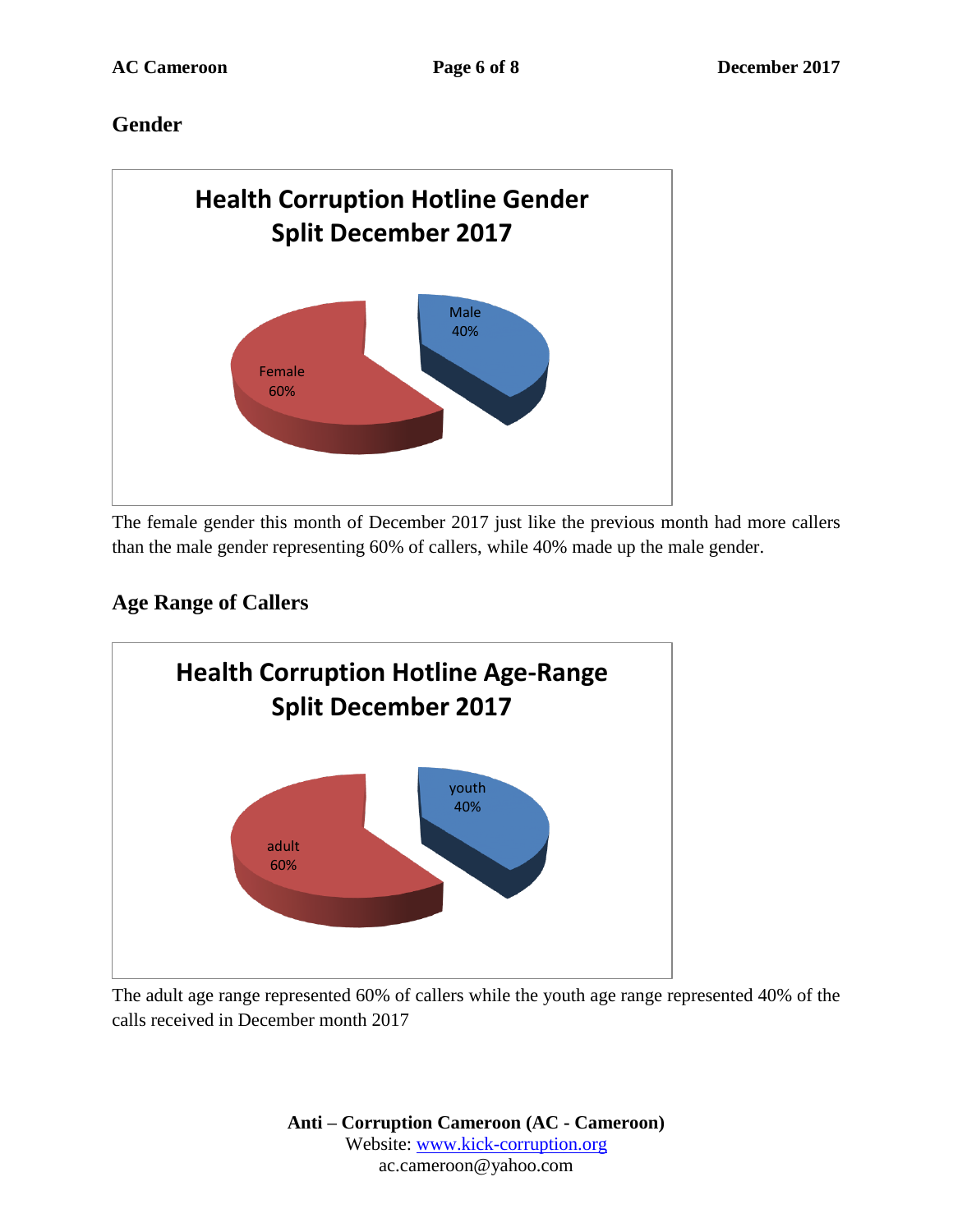### **Regional representation**



From the four regions represented this month of December 2017, Adamawa region participated highest with most callers, representing 50% of total calls, followed by the South West and North regions with 17% of callers and the Littoral region with 16%.